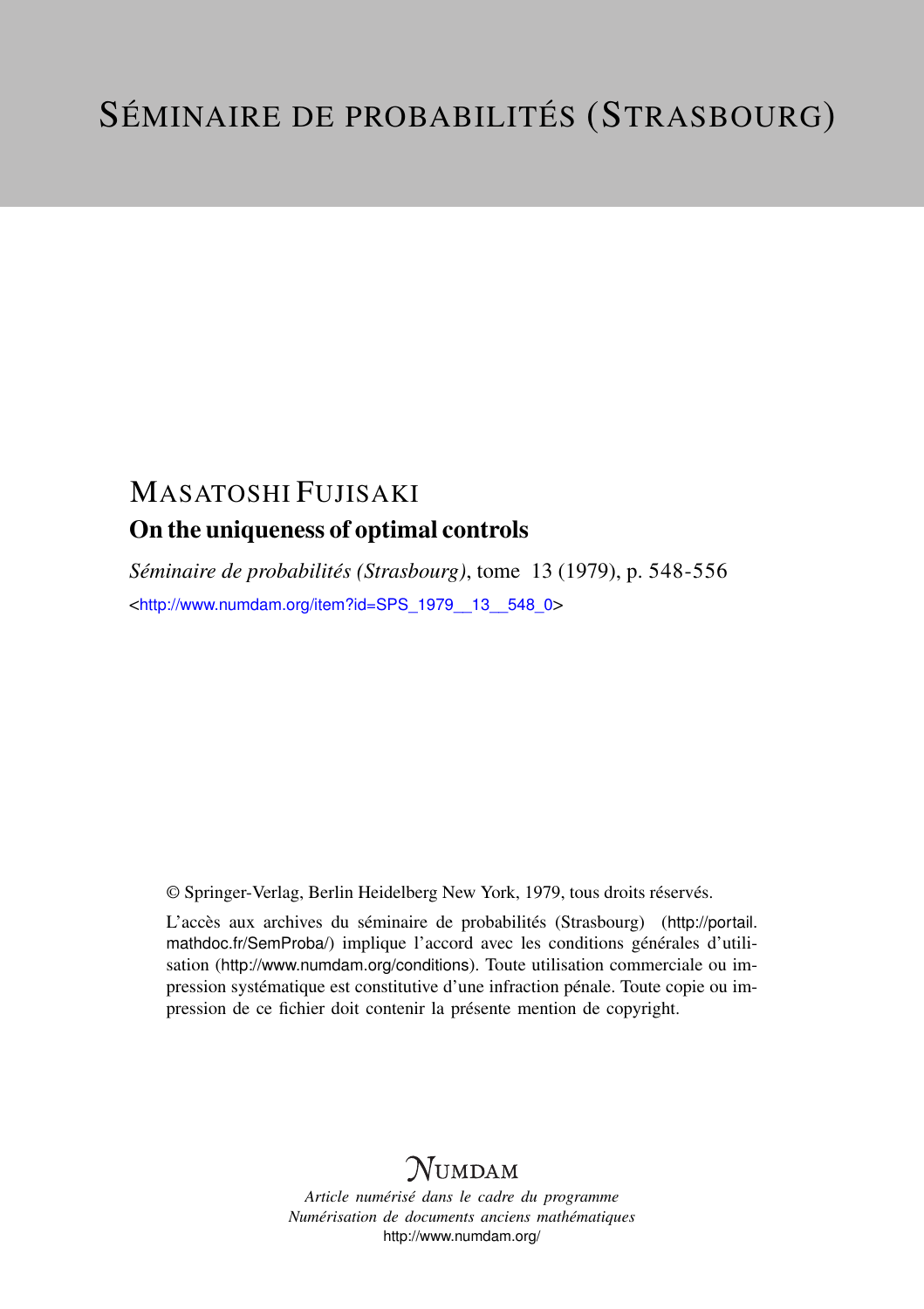Université de Strasbourg Séminaire de Probabilités (1977/78)

### ON THE UNIQUENESS OF OPTIMAL CONTROLS

by Masatoshi FUJISAKI

#### INTRODUCTION.

There are many works concerning the existence of optimal controls under various conditions. The purpose of this paper is to give some criteria for the uniqueness of optimal controls.

In § 1 we discuss the uniqueness of optimal controls in the completely observable case, under the hypotheses of Ikeda-Watanabe [2]. In this case we can easily give simple criteria for the uniqueness of the optimal control whose existence is proved in [2].

In  $\S$  2 we consider the same problem, but in the partially observable case ( Fujisaki [1]). The control system is more complicated, and uniqueness becomes more difficult to prove.

## ~ 1. COMPLETELY OBSERVABLE CASE.

Let T be a positive number. Loosely speaking, the control problem is the following. One considers a process  $(x_t)_{0 < t < T}$  with values in  $\mathbb{R}^n$  and continuous paths, solution ( in the sense of law ) of the following differential equation

$$
(1.1) \t\t dX_t = u_t dt + d\beta_t \t\t X_0 = x
$$

where x is a vector in  $\mathbb{R}^n$ , and  $u_t=\psi(t, X_s, 0 \le s \le t)$ , the control, is a given functional of the process  $X \left( u_{+} \right)$  depends on the information obtained from the data  $X_{S}$ ,  $S \leq t$ ). The equation (1.1) in the sense of law means that the law of the process

$$
\beta_{\rm t} = X_{\rm t} - x - \int_0^{\rm t} u_{\rm s} \, \mathrm{d}s
$$

is the same as that of standard n-dimensional brownian motion. Then our optimization problem consists in finding a control u in a suitable class, such that the process X minimizes a cost function

$$
\mathbf{J} = \mathbb{E}[\int_{0}^{T} \mathbf{f}(\mathbf{t}, | \mathbf{X}_{t} |) \, \mathrm{d} \mathbf{t} \, ]
$$

where  $f(t,x)$  is a  $\mathbb{R}^1_+$ -valued function over the product space  $[0,T]\times\mathbb{R}^1_+$ , which for each t is increasing w.r. to x.

Now we define the class of controls precisely. Since J depends only on the law of the process  $X$ , we may assume first that  $X_t$  is the coordinate mapping  $w_t$  at time t on the Banach space  $W = \underline{C}^n$  of all  $\mathbb{R}^n$ -valued continuous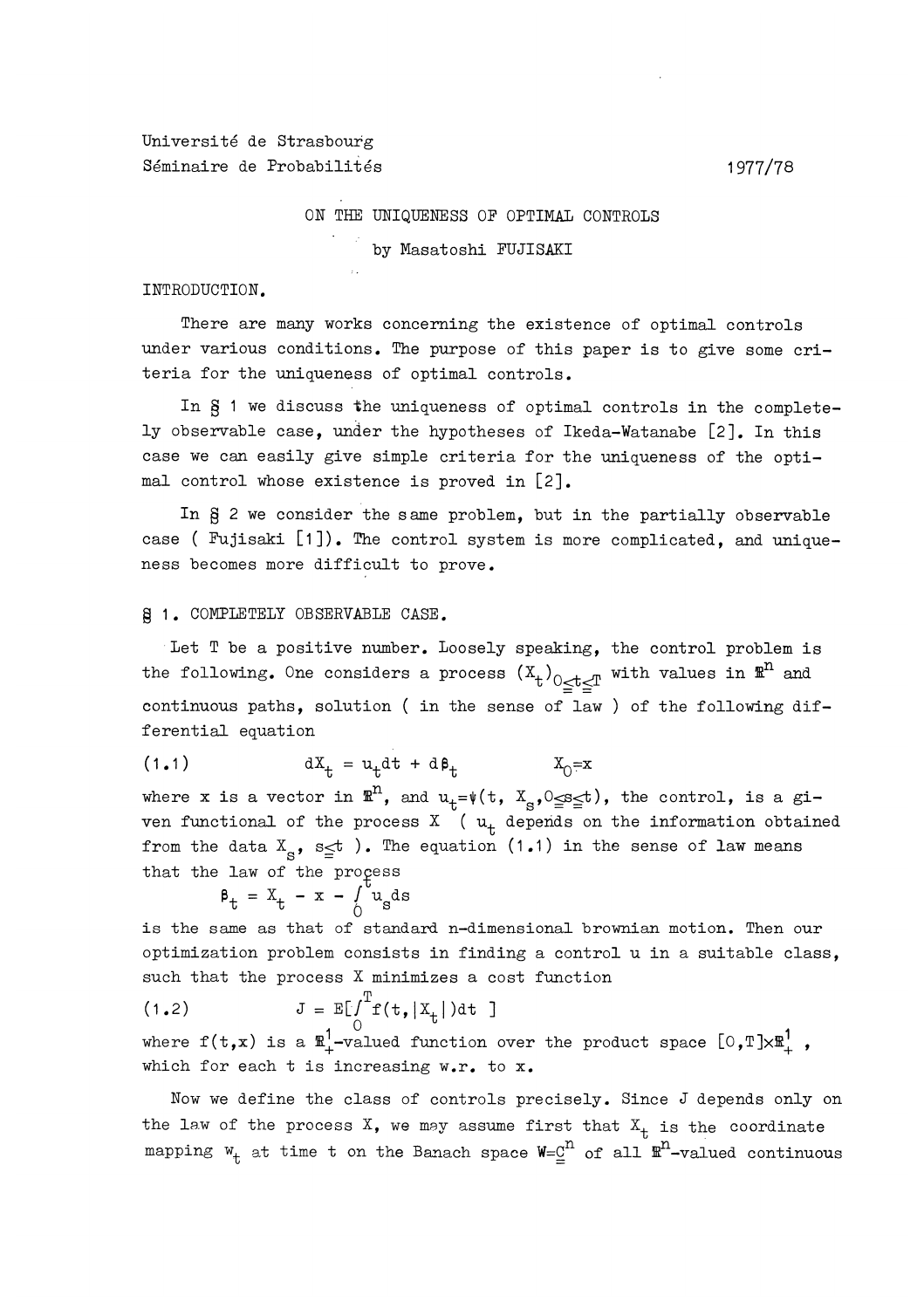functions over  $[0,T]$ , with uniform norm.  $\underline{B}^n$  is the topological Borel field of  $W = \mathcal{Q}^n$  ( also generated by all cylinder sets ), and  $\underline{B}_t^n$  is the sub- $\sigma$ -field generated by the cylinder sets up to time t. Let  $\check{Y}$  be the class of all  $\mathbb{R}^n$ -valued functions  $\psi(t,w)$  over [O,T]xW satisfying the following three conditions

 $(\Psi.1)$   $\psi(t,w)$  is measurable in  $(t,w)$ (\*.2) for each t,  $w \mapsto \psi(t, w)$  is measurable w.r. to  $\underline{B}^{n}_{t}$  $(\Psi.3)$   $|\psi(t,w)| \leq 1$  for all  $(t,w)$ 

~ will be called the class of all admissible functionals.

By Girsanov's theorem we have the following proposition on the existence of solutions of equation (1.1) :

PRCPOSITION 1.1. For any  $\psi \in \Psi$ , there is a unique law P<sup>\*</sup> on  $\underline{\underline{C}}^{\Pi} = \Psi$  such that under  $P^{\Psi}$ 

$$
W_0 = x \ a.s. \t W_t - W_0 - \int_0^{\infty} \psi(s, w) ds \t is a standard n-dimensionalbrownian motion
$$

There are several ways of constructing the law  $P^{\Psi}$ . The first one is the following ( a second one will be given later ). Start with a Wiener probability law P on W, that is, the unique law under which  $(W_t)_{0 < t < T}$ is a standard n-dimensional Brownian motion, and assume the stochastic differential equation on W

$$
dX_t = \psi(t, X)dt + dW_t \qquad X_0 = x
$$

has a unique solution in the pathwise sense. Then the law of the process X is equal to  $P^{\Psi}$ .

Since there is a unique law  $P^{\psi}$  associated to  $\psi$ , we may also define the cost associated to  $\psi$ 

$$
J(\psi) = E^{\psi} \left[ \int_{0}^{T} f(t, |w_t|) dt \right]
$$

We say that an admissible functional  $\psi$ <sup>o</sup> is optimal if

$$
J(\psi^o) = \inf_{\psi \in \Psi} J(\psi)
$$

The following theorem relative to the existence of optimal functionals is due to Ikeda-Watanabe [2]

THEOREM 1.2. There exists an admissible optimal functional  $\psi$ <sup>o</sup> and moreover it can be written in the following explicit form

(1.4) U(wt)

$$
(1.5) \tU(x) = -x/|x| \tfor x \neq 0 \t, U(x) = 0 \tfor x = 0
$$

Besides that, the law  $P^{\psi^0}$  can be constructed by the above method: the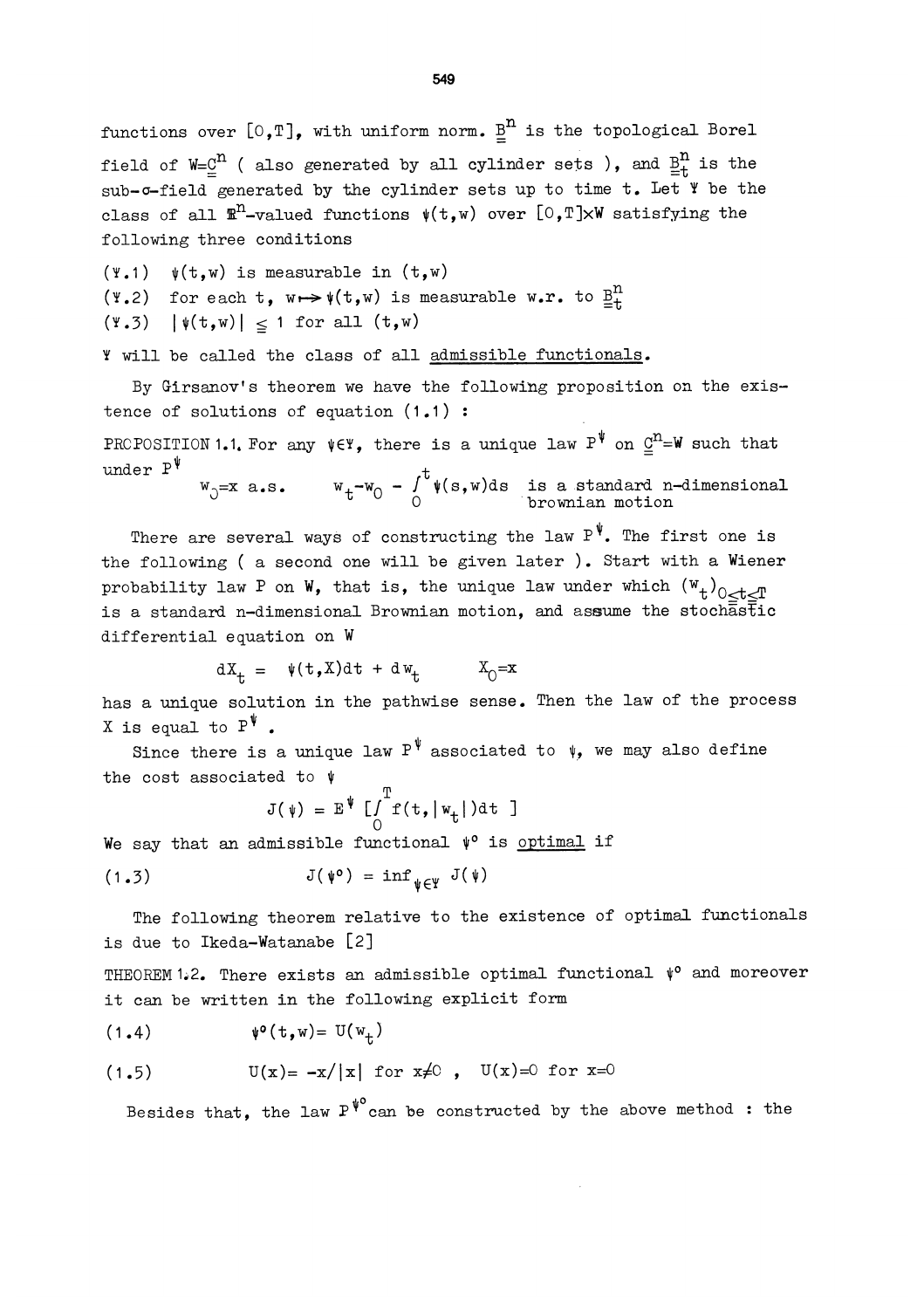stochastic differential equation :

$$
(1.6) \t\t dx_{t} = U(X_{t})dt + dw_{t} \t\t X_{0} = x
$$

( w.r. to Wiener measure ) has a unique solution in the pathwise sense.

Let us now return to the general case : any process  $(\mathfrak{X}_t)_{0 \leq t \leq T}$  with values in  $\mathbb{R}^n$  and continuous paths, over some probability space  $(\Omega, \underline{F}, P)$ , defines a mapping from  $\Omega$  to W=C<sup>n</sup>, still denoted by X : X(w) is the path  $t\mapsto X_{+}(\omega)$ . This mapping is measurable. A control for X is a process  $(u_t)_{0 < t < T}$  which can be written as  $u_t(\omega) = \psi(t, X(\omega))$  for some  $\psi \in Y$ . We say that a pair  $(X, \psi)$  is an admissible system, or that the control  $(u_+)$  is an admissible control if X and u satisfy the stochastic differential equation  $(1.1)$ , or equivalently, if the image law of P under the mapping X is the law  $P^{\Psi}$ .

In the canonical situation (  $\Omega=W$ ,  $X_t=w_t$  ), X is the identity mapping, and controls are the same as functionals.

Before we study uniqueness, we need some preliminaries and notations. First of all, let us describe the second way of constructing the law  $P^{\psi}$ , on  $W = \underline{C}^n$ , for given  $\psi \in Y$ . We start again with a Wiener probability measure P on W, but this time such that  $W_0 = X P-a.s..$  Then we set

(1.7) 
$$
\rho_t(\psi) = \exp\left(\int_0^t \psi(s,w) \, dw \right) - \frac{1}{2} \int_0^t |\psi(s,w)|^2 \, ds
$$

Since  $\mathsf{\psi}(\mathtt{t},\mathtt{w})$  is bounded, it is well known that  $(\,\mathsf{\rho}_\mathsf{t}(\,\mathsf{\psi})\,,\,\frac{\mathtt{B}}{\mathtt{=} \mathtt{t}}$  ,  $\mathtt{P})$  is a uniformly integrable martingale for  $0 \leqq t \leqq T$ . If we define a measure  $P^{\Psi}$  by

$$
(1.8) \t dP^{\Psi} = \rho_{\eta}(\psi) dI
$$

then  $P^{\psi}$  is the same measure as in proposition 1.1. Note that, since  $\rho$  is a martingale, the density of  $P^{\psi}$  w.r. to P over  $\underline{B}^{n}_{+}$  is  $\rho_{+}(\psi)$ .

To see this, we remark that from Girsanov's theorem, the stochastic process given by

$$
(1.9) \t\t \widetilde{w}_t = w_t - w_0 - \int_0^t \psi(t, w) dt
$$

is a standard brownian motion under the law  $(1.8)$ . Therefore equation (1.1) is satisfied and we know it has a unique solution in the sense of law.

Therefore we also have the following result which shows that  $J(\psi)$ depends on  $\rho_{\eta}(\psi)$  only

$$
(1.10) \qquad J(\psi) = \mathbb{E}^{\psi} \left[ \int_{0}^{T} f(t, |w_{t}|) dt \right] = \mathbb{E} \left[ \rho_{T}(\psi) \int_{0}^{T} f(t, |w_{t}|) dt \right]
$$

Let  $F(t,w)$  be a non-negative Borel function defined on  $[0,T]\times \mathcal{Q}^n$  which is increasing in the following sense : for any  $t, 0 \le t \le T$ ,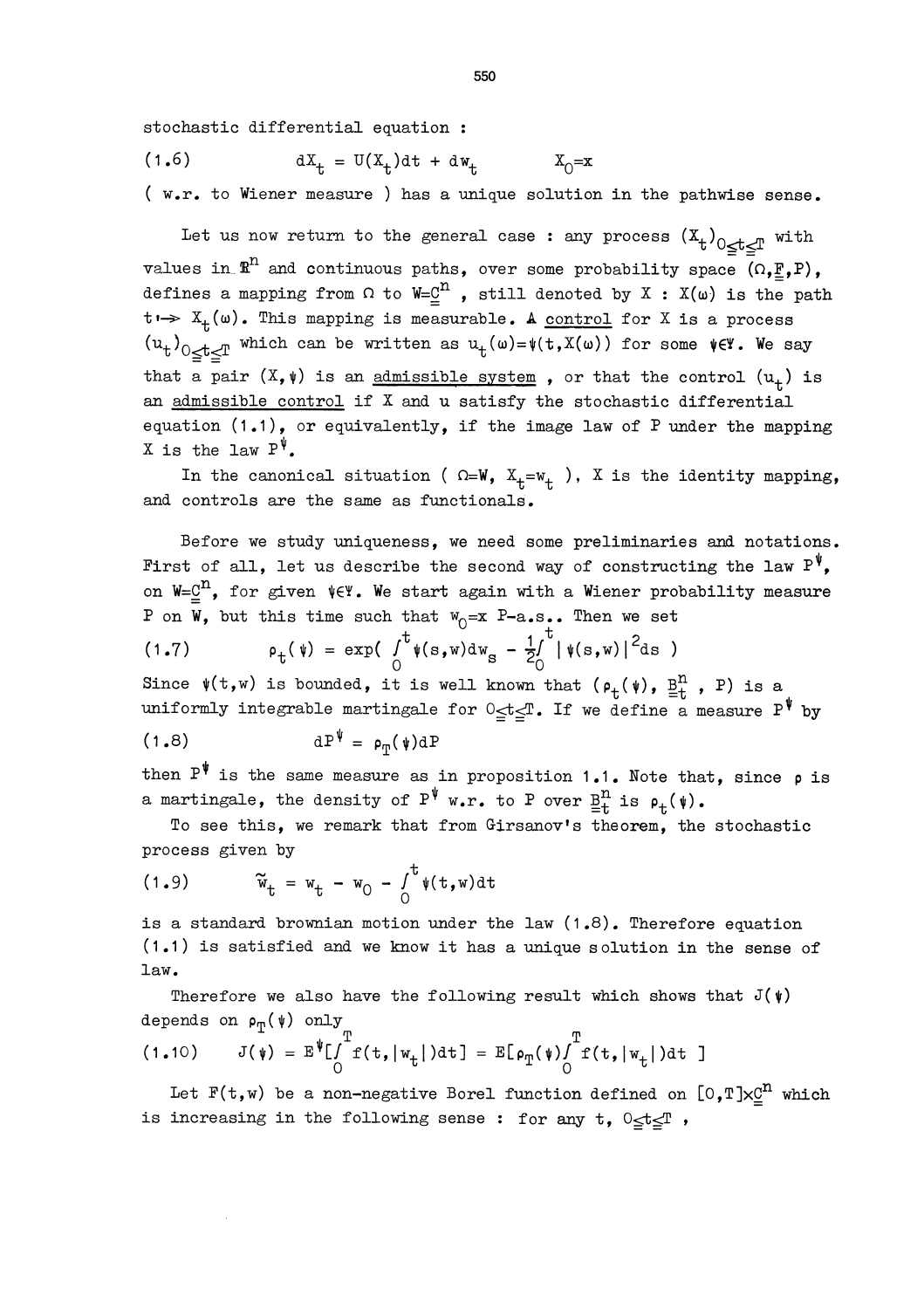(1.11) If  $w^1$  and  $w^2$  belong to  $\underline{C}^n$  and  $|w^1(s)| \le |w^2(s)|$  for all  $s \in [0, t]$ , then  $F(t,w^1) \leq F(t,w^2)$ .

Then, by Ikeda-Watanabe [2], as a corollary to Theorem 1.2, we have the following result. If  $\psi$ <sup>o</sup> is the optimal functional (1.4), and if  $(X, \psi)$  is any admissible system on any probability space  $\Omega$ , then

(1.12) ] ECF(t,X(w) ) ],

This can be translated into a result which involves only Wiener measure, namely that, for any  $\psi \in \Psi$  and any  $t \leq T$ 

$$
(1.13) \qquad \mathbb{E}[\rho_t(\psi^\circ)\mathbb{F}(t,w)] \leq \mathbb{E}[\rho_t(\psi)\mathbb{F}(t,w)] .
$$

For each t,  $0 \le t \le T$ , denote by  $\tilde{B}_{+}^{n}$  the sub- $\sigma$ -field of  $B_{+}^{n}$ , which is generated by the random variables  $|w_{\rm g}|$ , s\_t. Then we can give very easily the following characterization of the functional  $\psi$ <sup>o</sup>:

THEOREM 1.3. The functional  $\psi$ ° satisfies the following properties (U1) Inequality (1.13) holds for any admissible functional  $\psi$ (U2) For each t,  $\rho_t(\psi^0)$  is  $\frac{\mathbb{S}^n}{\mathbb{E}^+}$ -measurable If  $\psi$  is any admissible functional satisfying these conditions, then  $\psi'(t,w) = \psi(0,t,w)$  a.s. with respect to the product measure dtdP.

PROOF. We already know that (U1) is satisfied. By (1.7)

 $p_t(\psi^0) = \exp(-\int_0^t \frac{(w_s, dw_s)}{|w_s|} - \frac{1}{2}t)$ where  $(w_g, dw_g) = \sum_{i=1}^{n} w_g^i dw_g^i$ . On the other hand,  $|w_g|^2 = \sum_{i=1}^{n} |w_g^i|^2$ , so that  $d(|w_{S}|^{2}) = 2(w_{S}, dw_{S}) + \text{ndt}$ , and  $\int_{0}^{t} \frac{(w_{S}, dw_{S})}{|w_{S}|} = \frac{1}{2} \int_{0}^{t} \frac{1}{|w_{S}|} (d|w_{S}|^{2} - \text{ndt})$ is  $\underline{\tilde{B}}_+^n$ -measurable. It is shown in [4] that this process is a 1-dimensional brownian motion.

To prove uniqueness, we remark that if  $\psi'$  is another functional with the same properties, we must have for any t

 $E[\rho_{+}(\psi^{\circ})F(t,w)] = E[\rho_{+}(\psi^{\dagger})F(t,w)]$ 

Taking  $F(t,w)$  to be  $k_1(X_{t_1}(w))\ldots k_m(X_{t_m}(w))$ , where  $k_1,\ldots,k_m$  are increasing functions on  $[0,\infty)$  and  $t_1 \leq t, \ldots, t_m \leq t$ , we deduce very easily that  $\rho_{\perp}(\psi^0) = \rho_{\pm}(\psi^{\dagger})$  a.s. for each t. Since these processes are continuous, they a.s. have the same paths.

1. Looking a little more closely at the proof, we may restrict the class of functions  $F(s,w)$  to those which are adapted to the family  $(\frac{B^n}{s} s)$ .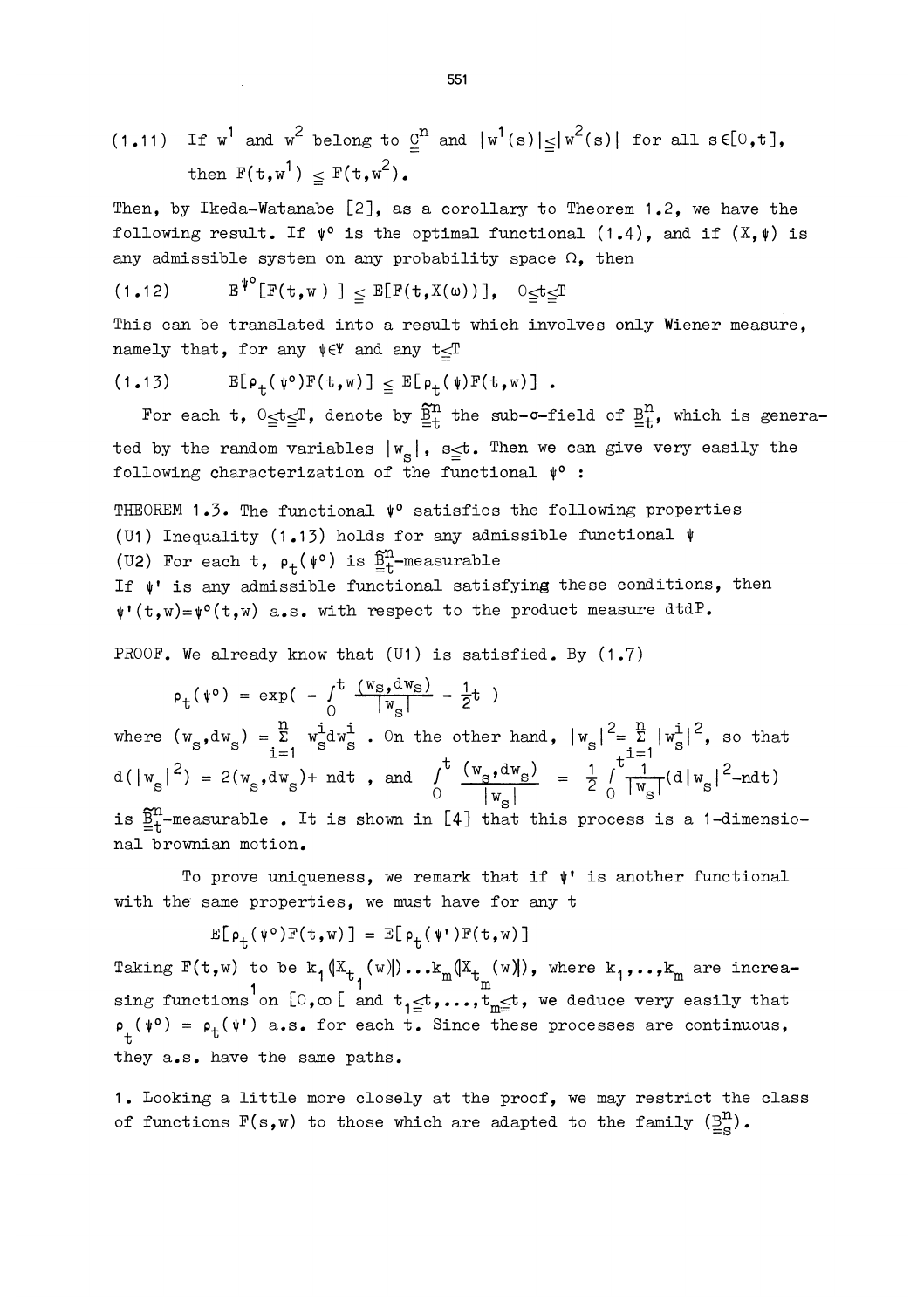On the other hand, equality of these processes implies that of the pro cesses  $\mathbf{r}$ 

$$
\int_0^t \psi^{\circ}(s,w) dw_{\mathbf{S}} = \int_0^t \frac{\mathfrak{a} \rho_{\mathbf{S}}(\psi^{\circ})}{\rho_{\mathbf{S}}(\psi^{\circ})} , \quad \int_0^t \psi^{\circ}(s,w) dw_{\mathbf{S}} = \int_0^t \frac{\mathfrak{d} \rho_{\mathbf{S}}(\psi^{\circ})}{\rho_{\mathbf{S}}(\psi^{\circ})}
$$

The square integrable martingale  $\int_c^t (\psi \circ (s,w) - \psi \circ (s,w)) dw_g$  then is equal to  $0$ , and so is its increasing  $\circ$  process  $\int_0^t$ The theorem follows at once.

### $$ 2. PARTIALLY OBSERVABLE PROBLEM$

In this section we intend to apply the preceding results to the partially observable case. Then the situation is more complicated so that there are few works relative to the existence theorem of optimal controls, except linear ones. Here we shall adopt a linear control system as formulated by Fujisaki [1]. First we describe this problem and the previously known results, and next we give some uniqueness results.

Here equation (1.1) is replaced by a system

(2.1) 
$$
d\theta_t = u_t dt + d\beta_t \qquad \theta_0 = a \text{ given random variable}
$$

$$
d\zeta_t = a_t \theta_t dt + d\gamma_t \qquad \zeta_0 = 0
$$

 $d\zeta_t = a_t \theta_t dt + d\gamma_t$   $\zeta_0 = 0$  independent<br>to be solved in the law sense. Here  $(\beta_t)$  and  $(\gamma_t)$ ,  $0 \le t \le T$ , are/m-dimensional and n-dimensional brownian motions respectively, with  $\beta_0=0$ ,  $\gamma_0=0$ ,  $(\theta_{+})$  is an  $\mathbb{R}^{m}$ -valued process called the <u>state of channel</u> ,  $(\zeta_{+})$  is an  $\mathbb{R}^{n}$ valued process called the <u>output</u>,  $a_t$  is an  $(n,m)$  matrix (non random, measurable and bounded as a function of t ) such that  $a_t^*a_t = cI_m$ , where c is a positive constant and  $I_m$  is the m-identity matrix  $\check{C}$  we denote by \* the transpose of any matrix or vector; vectors are always meant to be column ones ). Finally,  $u=(u_t)$  is the control, which may depend upon the a priori distribution of  $\Theta_0$  and the information obtained on  $\{\zeta_s, s \leq t\}$ , but not on  $\{\Theta_{\rm s}$ ,  $s_{\leq t}\}$  - this is why the problem is called partially observable. The cost function will depend only on the process  $(\theta_t)$  and will have the following form

$$
J(u) = E \left[ \int_{0}^{T} f(\theta_{t}) dt \right]
$$

where  $f(x)$  is a non-negative function on  $\mathbb{R}^m$ , for instance<br>(1)  $f(x) = |x|^2$  (2)  $f(x)=0$  ( $|x|<\text{H}$ ) . =1 ( $|x|>$ H (2) f(x)=0 ( $|x| \leq H$ ), =1 ( $|x| > H$ )

1. In the paper [1]  $d\beta_t$  and  $d\gamma_t$  are replaced by  $B_t d\beta_t$  and  $b_t d\gamma_t$  with ( non random ) orthogonal matrices  $B_t$  and  $b_t$ . If the system is to be solved in the sense of law, this makes no difference.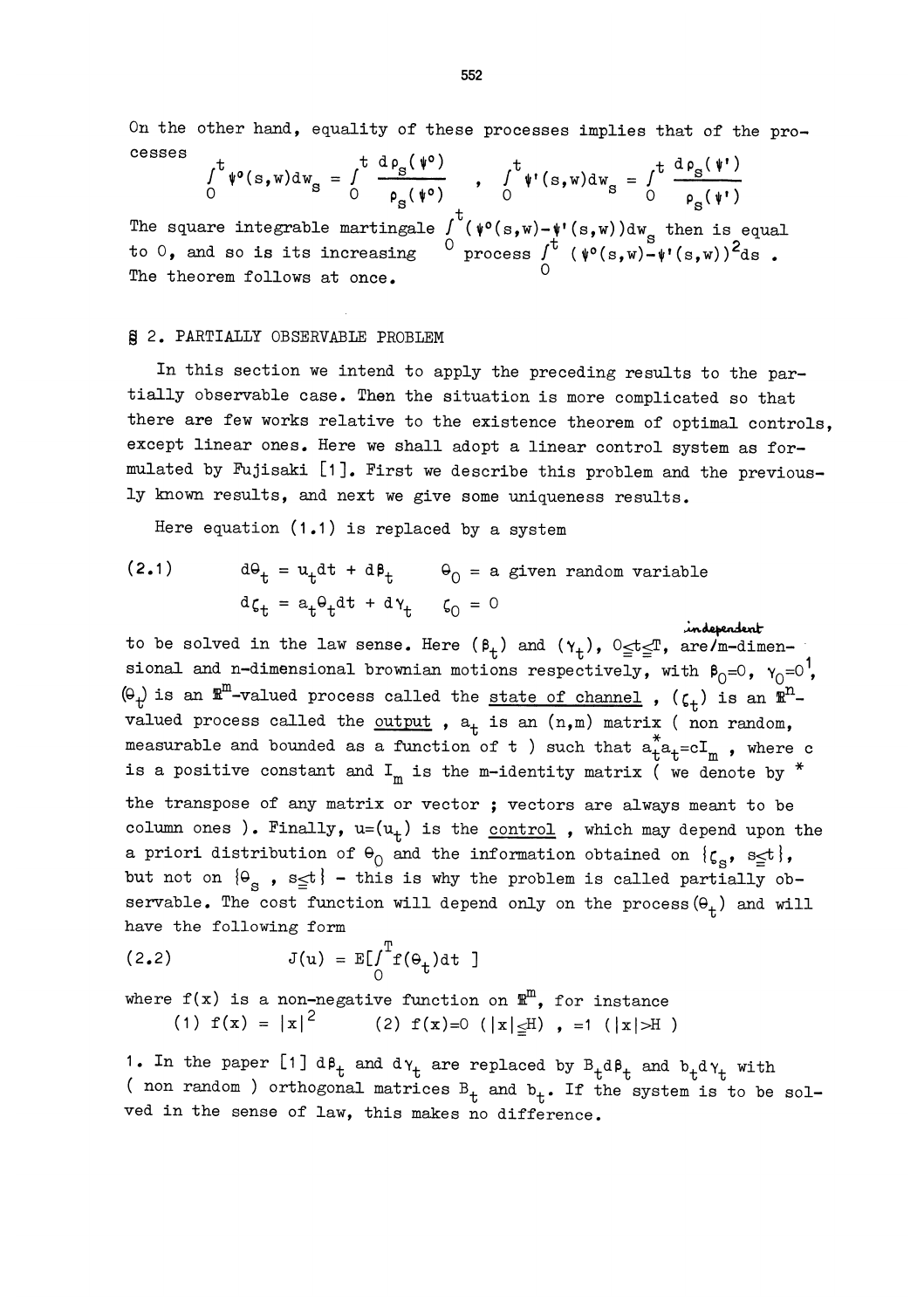where H is a positive constant. Especially, in the 1-dimensional case,  $f(x)$  is always taken as an increasing function of  $|x|$ .

Next we define the class of admissible controls in the same manner as in the completely observable case. Define  $\underline{C}^n$ ,  $\underline{C}^m$ ,  $\underline{C}^{n+m}$  as in the preceding section ( i.e. Banach spaces of continuous functions over  $[0,T]$ , with the uniform norm ), and the obvious notation for the corresponding  $\sigma$ -fields. Denote by  $\delta$  the class of  $\mathbb{R}^m$ -valued functions  $\varphi(\mathbf{t},w)$  over  $[0, T] \times C^{n}$  satisfying the same three conditions as  $\Psi$  in section 1, except for  $\mathbb{R}^n$ -valued". For simplicity we shall work only on the canonical space  $W = \underline{C}^{m+n} = \underline{C}^m \times \underline{C}^n$ , denoting by  $\theta$  the projection map of  $\underline{C}^{m+n}$  onto  $\underline{C}^m$ , by  $\zeta$  the corresponding map onto  $\underline{\underline{C}}^n$ , and by  $\Theta_t(w)$ ,  $\zeta_t(w)$  the corresponding values at time t. Then the control  $u_t(w)$  is equal to  $\varphi(t,\zeta(w))$ , and we can again identify controls and functionals.

We again have a proposition similar to proposition 1.1 :

PROPOSITION 2.1. Given any  $\varphi \in \Phi$  and any probability law  $\mu$  on  $\mathbb{R}^m$ , there exists a unique law on  $W = \underline{C}^{m+n}$  such that

1) 
$$
\theta_t(w) - \theta_0(w) - \int_0^t \varphi(s, \zeta(w)) ds
$$
 and  $\zeta_t(w) - \zeta_0(w) - \int_0^t a_s \theta_s(w) ds$   
are independent m-dimensional and n-dimensional brownian motion  
2)  $\zeta_0 = 0$  a.s. and the law of  $\theta_0$  is  $\mu$ .

That is, equation (2.1) is satisfied in the sense of law. We shall denote this law by  $P^{\varphi,\mu}$  or simply  $P^{\varphi}$  if no confusion can arise.

The cost corresponding to this law can be denoted by  $J(\varphi,\mu)$  or  $J(\varphi)$  if no confusion can arise. A functional  $\varphi^0$ , or the corresponding control  $u_{+}^{\circ}(w)=\varphi^{\circ}(t,\zeta(w))$ , is said to be <u>optimal</u> ( for a given  $\mu$  ) if

$$
(2.3) \t J(\varphi^0, \mu) = \inf_{\varphi \in \Phi} J(\varphi, \mu)
$$

For convenient choices of the cost function ( for instance  $f(x)$  given by (2) after (2.2)) and of the measure  $\mu$ , one can again give an explicit description of an optimal control.

THEOREM 2.2 ( Fujisaki [1]). If the initial distribution  $\mu$  of  $\theta_0$  is normal  $N(m,\sigma^2)$ , where m is an m-vector and  $\sigma^2$  is an  $(m,m)$ -matrix of the type  $cI_m$ ,  $c\gg0$ , then there exists some optimal  $\varphi \in \Phi$  such that the control  $u_+$ =  $\varphi(t,\zeta)$  can be represented as

(2.4)  $u_{t} = U(m_t)$ where  $U(x)$ ,  $x \in \mathbb{R}^m$  is given by (1.5), and  $m_t = E^{\varphi}[\theta_t | \zeta_s, s \leq t]$ .

We are going now to apply section 1 to the partially observable problem. Since there are essential computational difficulties in the multi-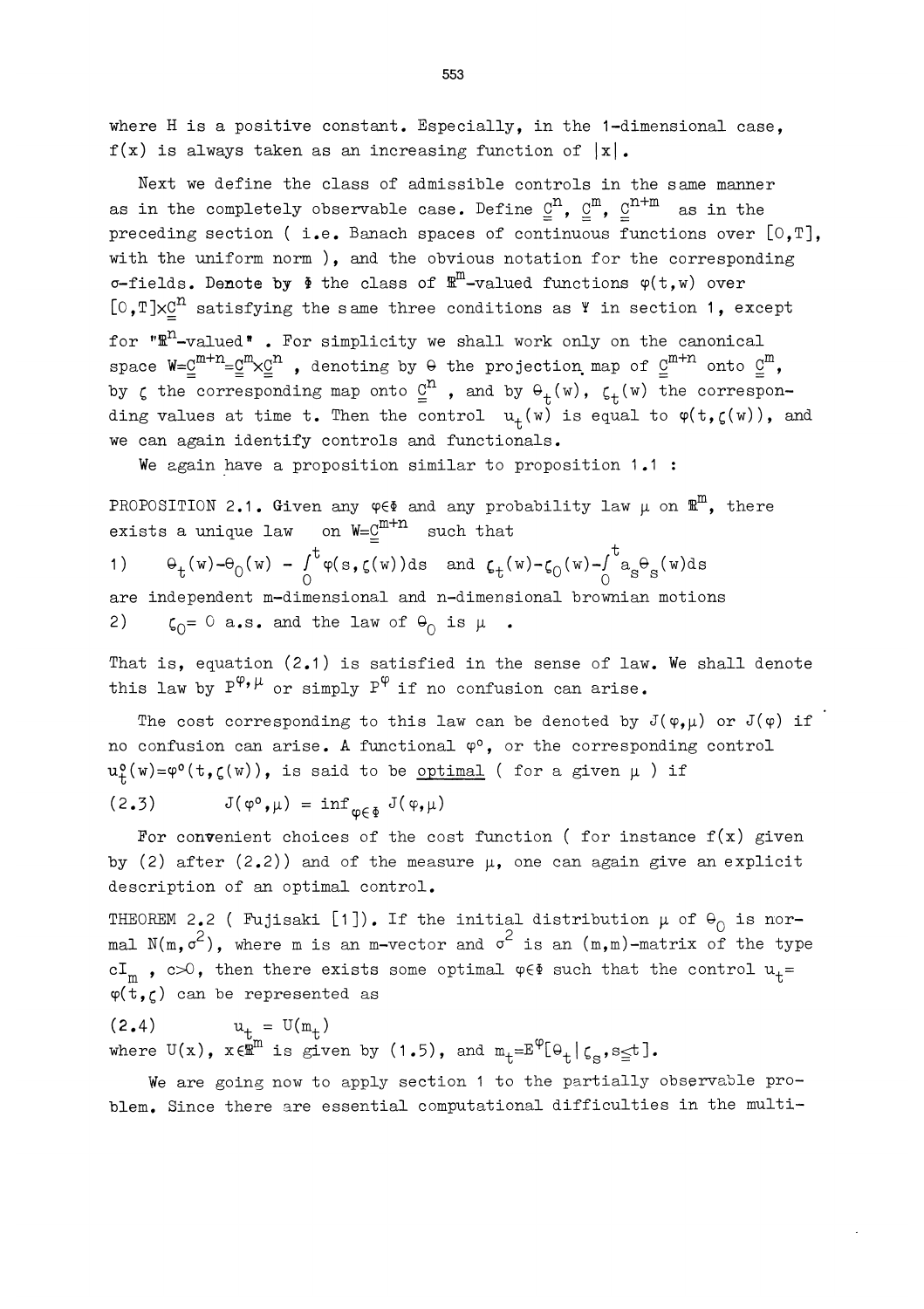dimensional case, we are going to assume that  $m=n=1$ . Let  $G$  be the class of all real valued functions  $g(x, \alpha)$  over  $\mathbb{R}^1 \times \mathbb{R}^1$  which satisfy the following condition : if  $\eta(x, \alpha, \sigma^2)$  is the normal density with mean  $\alpha$  and variance  $\sigma^2$ , then

$$
(2.5) \t\t\t \widetilde{g}(\sigma^2, \alpha) = \int g(x, \alpha) \eta(x, \alpha, \sigma^2) \mathrm{d}x
$$

depends only on  $\sigma^2$ ,  $|\alpha|$ , is non-negative and increases with  $|\alpha|$  (this implies that g itself is non-negative ; functions  $g(x, \alpha) = f(|x|)$ , where f is a non-negative increasing function on  $[0,\infty[$ , obviously belong to the class G ).

Consider now the minimizing problem with the same control system as in theorem  $2.2.$ , but involving a cost function of the type

$$
(2.6) \t J(u) = E[\int_{0}^{1} g(\theta_t, m_t) dt ] \t g \underline{\theta}.
$$

We shall use the following results from [1]. For simplicity we assume that a=1. It can be shown that the conditional distribution of  $\theta_+$  w.r. to  $\frac{F}{=t}$  =  $\sigma\{\zeta_{s}, s_{\leq t}\}\$ is Gaussian  $N(m_{t}, \sigma_{t}^{c})$ , where  $m_{t}$  is the conditional mean as in theorem (2.2), and  $\sigma_{\overline{t}}^{=E}$   $(\Theta_{t}-m_{t})^{\sim}$   $|\mathbb{F}_{t}|$ , that is, the conditional variance. Furthermore, they satisfy the following equations

(2.7) 
$$
\frac{d\sigma_{t}^{2}}{dt} = 1 - (\sigma_{t}^{2})^{2} , \sigma_{0}^{2} = \sigma^{2}
$$

$$
(2.8) \qquad \qquad dm_t = u_t dt + \sigma_t^2 dv_t , \quad m_0 = m
$$

where  $(v_{+})$  is a  $(\underline{F}_{+})$ -adapted 1-dimensional brownian motion. Note that  $\sigma_{+}^{2}$  is a non random, well determined function of t only.

On the other hand, the cost function 
$$
J(u)
$$
 can be written as  
(2.9)  $J(u) = E[\int_{0}^{T} \tilde{g}(t, m_t) dt]$ 

In (2.8), the control  $u_t$  is a functional  $\varphi(t,\zeta)$  adapted to  $(\underline{F}_t)$ , while the process  $(m_t)$  is adapted to  $(\underline{F}_t)$ , but may generate smaller  $\sigma$ -fields. If it turns out that the control  $u_t$  can be written as a functional  $\bar{\varphi}(t,m)$ , then looking at  $(2.8)$  and  $(2.9)$  only we have a completely observable control problem, entirely similar to that of section 1 since  $\widetilde{g}(t,x)$  is. for fixed t, an increasing function of  $|x|$  only. The only difference lies in the fact that we have, in (2.8),  $\sigma_t^2 d v_t$  instead of simply  $d v_t$ .

From now on, when we lock for uniqueness criteria, we shall restrict ourselves to the following subclass  $\Phi$  of  $\Phi$ , which consists of those  $\varphi$ for which the control  $u_t$  depends only on the conditional mean  $E^{\phi}[\theta_{+}|\underline{F}_{+}] = m_t$ . We know from theorem 2.2 that this class contains optimal controls. It is easy to see that the control can be written as  $\bar{\varphi}(t,m)$  with some ( possibly different  $\frac{1}{\varphi}$ .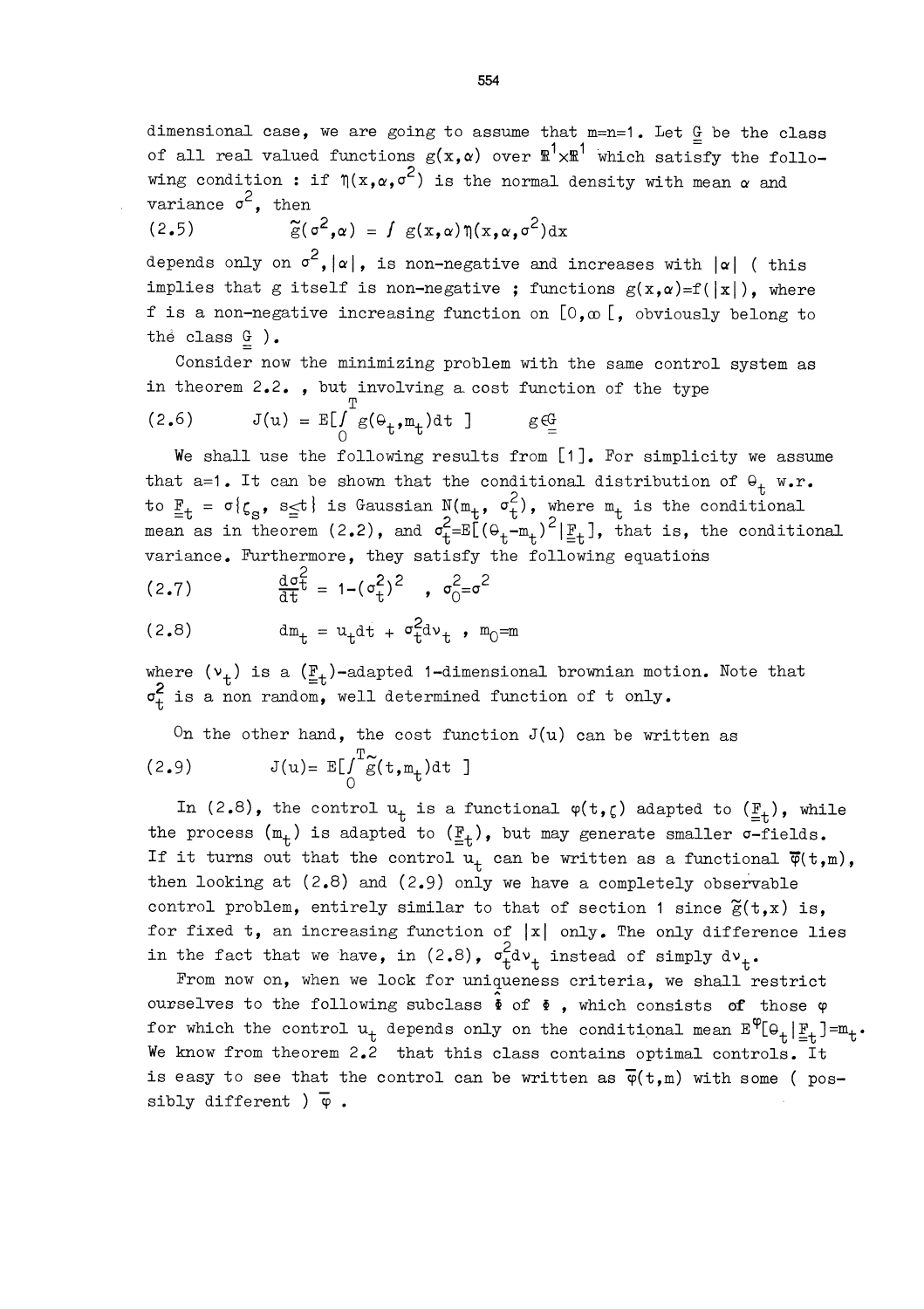Let  $\varphi(t,\zeta) = \overline{\varphi}(t,m)$  be a control of the class  $\hat{i}$ . It is easy to construct on  $\underline{\mathtt{C}}^{\mathsf{t}}$  the law  $\mathtt{P}^\Psi$  of the conditional mean process  $\mathtt{m}$  . Let  $\mathtt{P}$  be the fixed law on  $\underline{0}^1$  under which  $\int_0^b dw_g/\sigma_S^2$  is a standard brownian motion, and such that  $w_0$ =m a.s.. Then according to Girsanov's theorem,  $P^{\overline{\phi}}$  is absolutely continuous w.r. to P, with density  $\rho_{\phi}(\overline{\varphi})$ , given by (2.10)  $\rho_t(\overline{\varphi}) = \exp(\int_0^t (\sigma_s^2)^{-2} \overline{\varphi}(s,w) dw_s - \frac{1}{2} \int_0^t (\sigma_s^2)^{-2} \overline{\varphi}^2(s,w) ds).$ 

Since we are reduced to a completely observable problem, we may apply now the method that leads to theorem 1.3, with very small changes, to get the uniqueness results given below. However, the statements concern the functional  $\bar{\phi}$  associated with  $\phi$  rather than  $\phi$  itself, and so the conditions are difficult to verify.

Let  $\tilde{\Xi}^1_t$  be the  $\sigma$ -field generated by the random variables  $|w_g|$ , s $\leq t$ . Then we have the following PROPOSITION 2.3. Let  $\overline{\varphi}^{\circ}(\mathbf{t}, \mathbf{w}) = \mathbf{U}(\mathbf{w}_{+}),$  where  $\mathbf{U}(\mathbf{x})$  is given by  $(1.5)$ . Then

 $\overline{\varphi}$ <sup>o</sup> satisfies the following properties : 1) For arbitrary n ( n=1,2,...), for any  $g_i \in \underline{G}$  ( i=1,2,...,n) and subdi-<br>
vision  $0 \le t_1 < t_2 \ldots < t_n \le T$  of  $[0, T]$ 

$$
\mathbb{E}^{\overline{\phi}^{\circ}}\left[\mathbb{E}^{\overline{\phi}^{\circ}}\left[\mathbb{E}_{1}(\Theta_{t_{1}}^{\circ},\overline{\mathbb{E}}_{t_{1}}^{\circ})\big|\mathbb{E}_{t_{1}}^{\circ}\right]\times\ldots\times\mathbb{E}^{\overline{\phi}^{\circ}}\left[\mathbb{E}_{n}(\Theta_{t_{1}}^{\circ},\mathbb{E}_{t_{1}}^{\circ})\big|\mathbb{E}_{t_{1}}^{\circ}\right]\right] \leq \mathbb{E}^{\overline{\phi}}\left[\mathbb{E}^{\overline{\phi}}\left[\mathbb{E}_{1}(\Theta_{t_{1}},\mathbb{E}_{t_{1}}^{\circ})\big|\mathbb{E}_{t_{1}}^{\circ}\right]\times\ldots\times\mathbb{E}^{\overline{\phi}}\left[\mathbb{E}_{n}(\Theta_{t_{1}},\mathbb{E}_{t_{1}}^{\circ})\big|\mathbb{E}_{t_{1}}^{\circ}\right]\right]
$$

for any  $\overline{\phi}e\Phi$ .

2) For any t,  $\rho_+(\overline{\varphi}^0)$  is  $\overline{\underline{\beta}}^1$ -measurable.

Moreover, if another  $\overline{\varphi}\epsilon\hat{\Phi}$  satisfies these properties then it holds that  $\overline{\varphi}^{\circ}(\mathbf{t}, \mathbf{w}) = \overline{\varphi}(\mathbf{t}, \mathbf{w})$  a.e. (dtdP).

The proof depends on the preceding discussions and the following lemma :

LEMMA 2.4. Let  $\overline{\varphi}$  and  $\overline{\varphi}$ ' be in  $\hat{\Phi}$  and satisfy the formula

$$
\mathbb{E}^{\overline{\phi}} \big[ \int_{0}^{T} g(\Theta_{t}, \mathbf{m}_{t}) \, \mathrm{d}t \big] = \mathbb{E}^{\overline{\phi}} \big[ \int_{0}^{T} g(\Theta_{t}^{t}, \mathbf{m}_{t}^{t}) \, \mathrm{d}t \big]
$$

for all g in  $\underline{G}$ , where  $m_t$  and  $m_t$  are the conditional expectations of  $\Theta_t$ and  $\Theta_t$  corresponding to  $\phi$  and  $\overline{\phi}$  respectively. Then for any  $t \in [0,T]$ (2.11)  $\mathbb{E}[\rho_t(\overline{\varphi}) | \sigma(|w_t|)] = \mathbb{E}[\rho_t(\overline{\varphi}) | \sigma(|w_t|)]$  a.e.(P), where  $\sigma(\vert w_t \vert)$  is the  $\sigma$ -field generated by the sets  $\vert \vert w_t \vert < a \}$ ,  $a > 0$ . PROOF. To see that such g generate  $\sigma(|w_{+}|)$ , it is enough to take  $g(x,\alpha)$  $= g_{\varepsilon}(x,\alpha) = I_{(a,\infty)}(|\varepsilon x+(1-\varepsilon)\alpha|), \varepsilon>0, \alpha>0.$